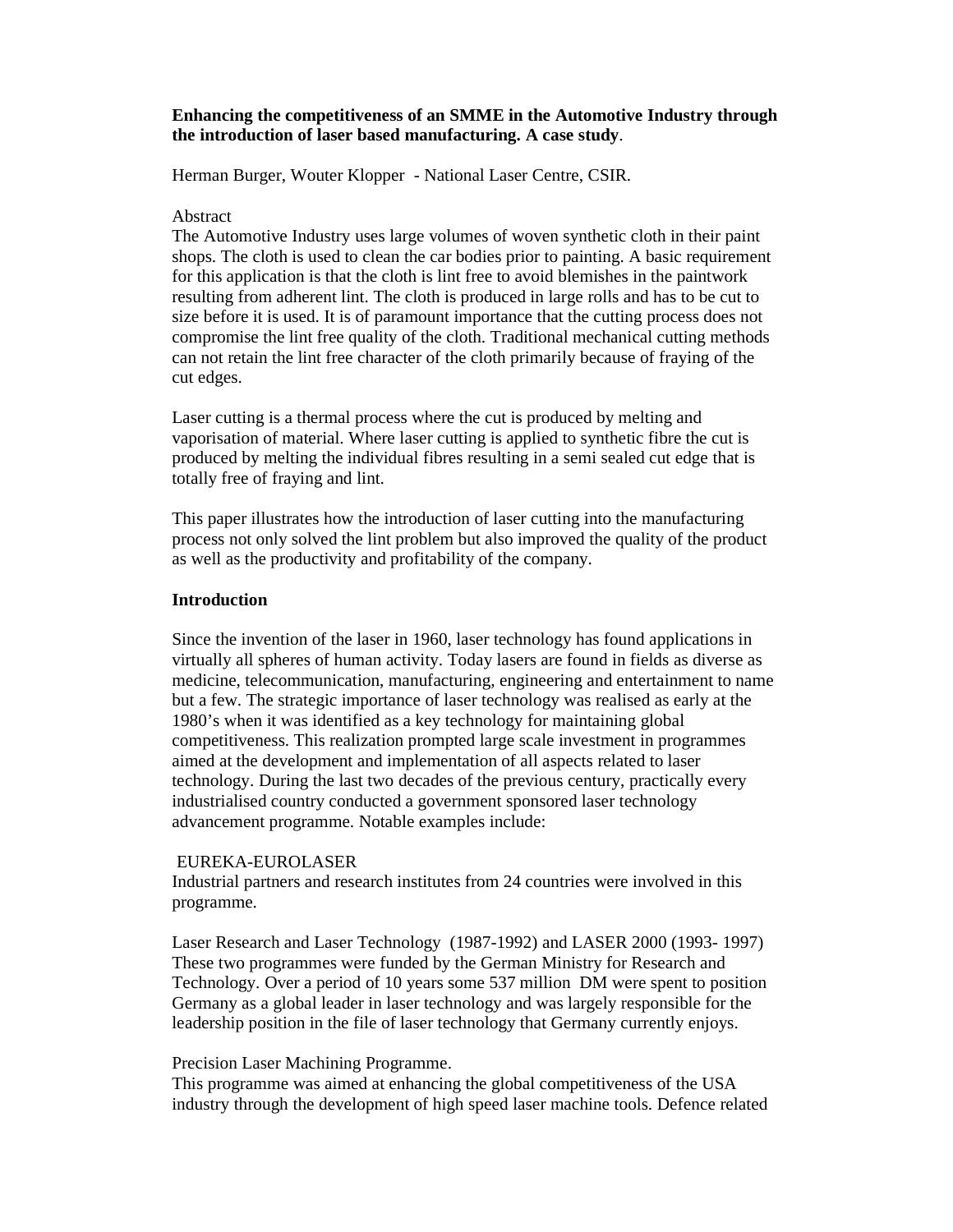technologies were transferred to a consortium of industrial partners at a cost of USD32.9 million. It was partly funded through the White House Technology Reinvestment Project.

Today laser technology is firmly entrenched as a driver of competitiveness and prosperity in the industries of successful countries like Germany, the USA and Japan.

# **The importance of laser technology in manufacturing.**

In a manufacturing context a laser is essentially a device that produces a high intensity light beam that can be focussed to very small spot sizes on the surface of a work piece. Spot sizes are typically of the order of 0.2 mm in diameter and with laser powers of up to several kilowatt readily available, power densities in excess of 1 million watt per square centimetre can be generated on the surface of a work piece. This highly localised heat input is the basis of laser materials processing and in particular laser cutting.



**Figure 1 Diagram of the laser cutting process.** 

The importance of laser technology in a manufacturing environment results form the ability to combine high productivity and high quality with a high degree of flexibility.

Factors that contribute towards the high levels of productivity are:

- Speed Laser processing is often faster than competing technologies.
- Reliability It is non contact machining which eliminates tool wear and tool breakage. Jigs and fixtures are greatly simplified. Laser machining is now a mature technology where system uptime of 95% and higher is an industry norm.
- Ease of automation Laser machining is essentially a CAD-CAM process which is readily integrated into automated production systems.
- Low scrap rates This is typical of a CNC process.
- Fast set-up Changeover from one product to another often requires no change in tooling.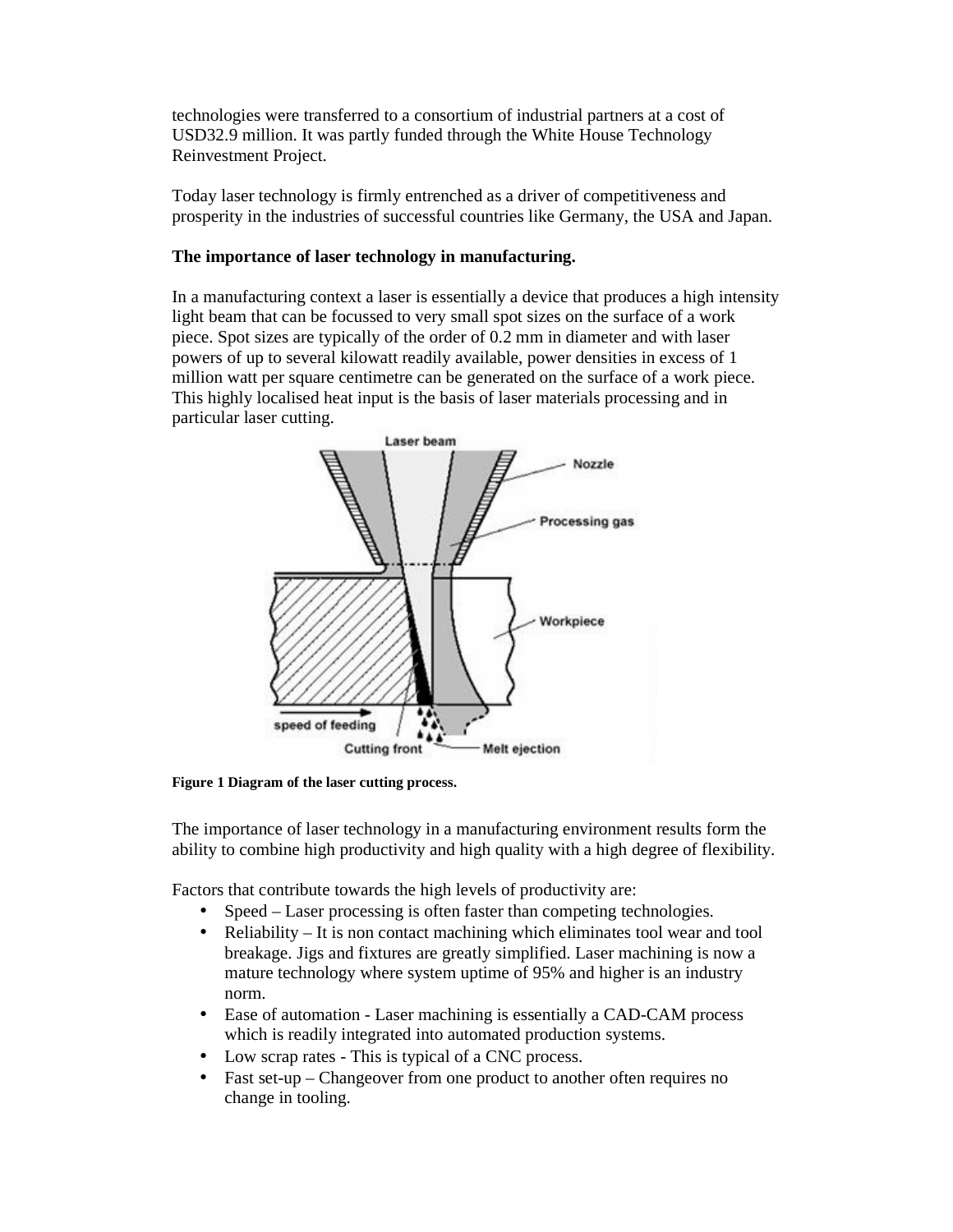Quality

- Accuracy In general accuracies are typical of a CNC process but extreme accuracies are possible where the focusability of laser light is fully exploited.
- Reproducibility

Flexibility

- Design changes are affected fast and easily.
- The same laser machining system can often be used to process a range of different materials.
- The same laser system can often be used to perform different processes such as cutting, welding and hardening with only minor changes.

In addition the generic advantages listed above laser processing also offers additional and often unique advantages which depend on the specific process and sometimes



Source: J. Powell et al., 1988 Industrial Laser Annual Handbook, p. 56.

**Figure 2 Typical geometry of the focusing module used for laser cutting**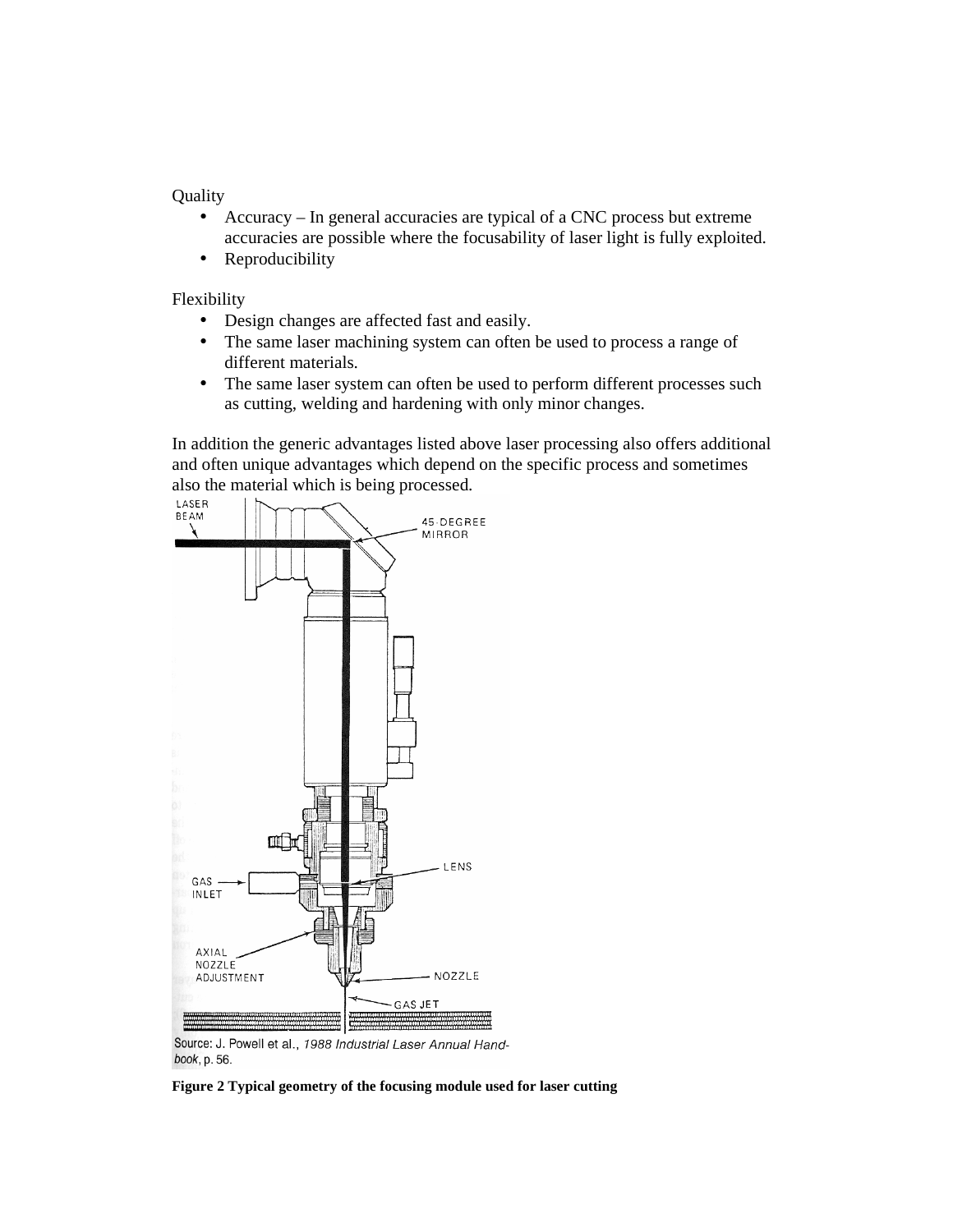## **Laser based manufacturing in the South African SMME environment.**

While laser technology is certainly not a solution to all manufacturing problems, it has the potential to produce decisive competitive advantages provided that its advantages are optimized and well matched to the envisaged application. In addition there are significant entrance barriers against the successful implementation of laser technology on the shop floor:

- Cost Laser based machining systems are generally accepted as capital intensive compared to competing technologies. In South Africa the situation is further aggravated by the fact that equipment is fully imported from overseas.
- Specification of required equipment Since laser equipment is expensive it is important not to over specify equipment. At the same time it is even more important that the specification will not only meet current requirements but also anticipated future needs.
- Lack of decision support The technology is different from traditional manufacturing methods and is generally speaking not well understood. Potential suppliers are geographically removed from end users. Even if OEM's have representatives in South Africa, equipment is seldom kept in stock and demonstrations can only be given overseas at their principals. Different suppliers will offer different performance features and it is important to pose the right questions and criteria in order to arrive at an objective comparison.
- Lack of local support Successful implementation depends on readily available local support specifically as far as maintenance is concerned. Although laser equipment is inherently reliable malfunctions do occur. Trouble shooting from remote locations is difficult and due to the specialised nature of the equipment malfunctions will invariably require the attention of a service engineer. If a service engineer has to be dispatched from abroad it may result in unacceptable delays in the production schedule of the local user.

Support should also include assistance with the development of new and non standard applications. This is particularly important for first time laser users. Most OEM's run applications laboratories for this purpose.

While all potential users of laser based manufacturing equipment need to take proper cognisance of these factors, it stands to reason that because of their often limited resources, SMME's are particularly vulnerable. Yet, in order to remain competitive in a global economy it is essential that local SMME's should not only have access to state of the art technology, but should also be able to implement it successfully.

The National Laser Centre (NLC) at the CSIR is mandated to introduce and promote the implementation of laser technology in South Africa. The Laser Materials Processing Group (LMP) within the NLC in particular, is tasked with the introduction of laser based manufacturing processes into the South African manufacturing industry. In view of the importance of the SMME sector as a driver of growth and employment and a realization of the problems that this sector faces as far as the acquisition of appropriate and sustainable laser technology is concerned, the NLC has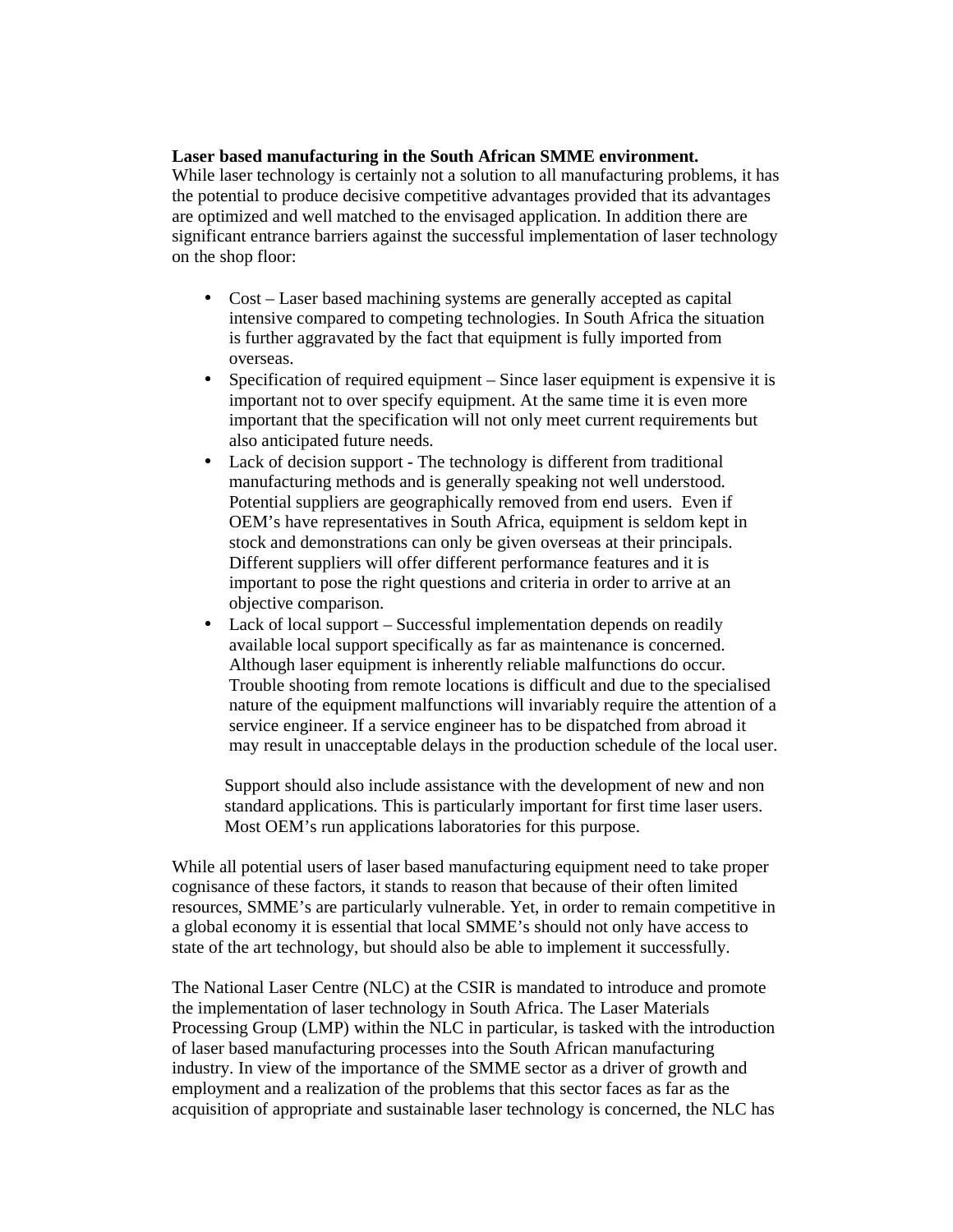positioned itself to address the entrance barriers referred to in the earlier paragraphs. The NLC offers a service that is based on well equipped applications laboratories and supported by 20 years experience in laser materials processing. The service consists of the following elements:

- Technology awareness programmes– Laser technology is still relatively unknown in large sectors of the South African manufacturing industry and many misconceptions still persist. The NLC promotes the understanding of laser technology, its advantages and disadvantages compared to competing technologies and potential applications through popular articles in trade magazines, presentations to industry societies, customer visits and demonstrations at its own facilities.
- Feasibility studies Potential applications are evaluated on behalf of prospective laser users. Where appropriate customers are also informed of alternative technologies which are more cost effective.
- Process development Where successful applications have been identified process parameters are optimised in order to arrive at a solution that best suits the customer's requirements.
- Specification of equipment Based on the identified process parameters a generic specification is compiled. This will typically include the required laser power and performance specifications for the beam delivery system and materials handling equipment.
- Decision support A list of potential suppliers is supplied to the client. Advice is given on the specification of appropriate test pieces to be produced by the supplier in order to demonstrate the equipments capacity for satisfying the client's requirements.
- Supply of equipment In special cases where off the shelf equipment is not available for a particular application the NLC has the capacity to develop and construct purpose built systems.
- Ongoing support Support is given on the development of new applications and processes which are compatible with existing equipment. In the case of NLC supplied equipment support will also include maintenance.
- Production support In instances where successful applications have been identified but required volumes do not justify the acquisition of equipment, the NLC may consider making its facilities available for the required production. This could also serve as an interim measure while the market potential is assessed or being developed. The NLC will base the decision of whether to render production support on the availability of capacity. In the case of NLC supplied equipment, production support can also be rendered while equipment malfunctions are being rectified.

An example of how this model functions in practice is provided by the following case study:

# **TAPPO Industries.**

# **Company profile**

Tappo Industries supplies the Major Motor Vehicle Manufacturers, Allied Suppliers and paint shops with various lint free cloths, anti static lint free garments, heavy duty protective covers and tool bags. The company was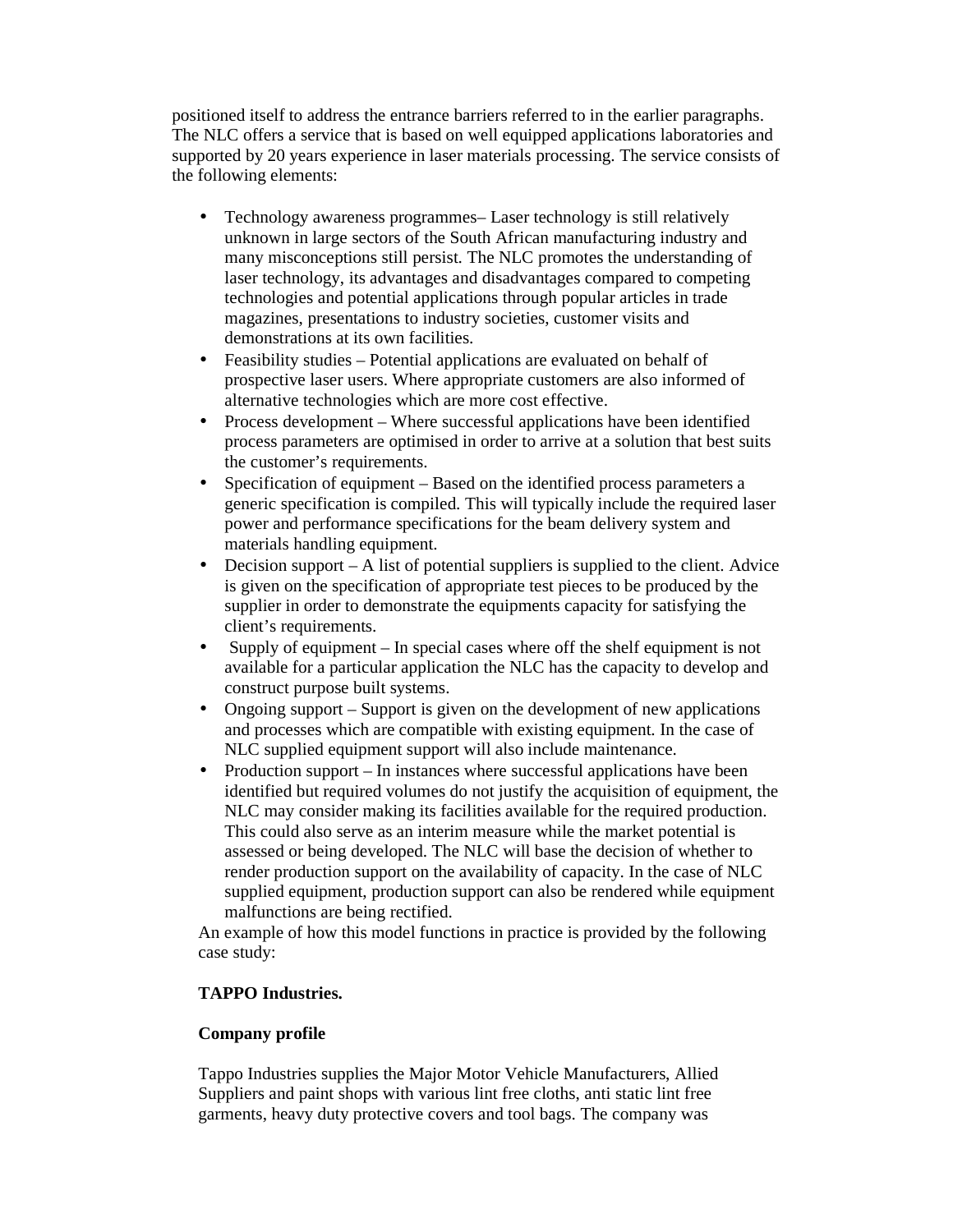established 14 years ago and is currently situated in the Automotive Supplier Park in Rosslyn where it occupies modern premises and employs a work force consisting of 50 women.

#### **Industry profile.**

The automotive industry is known for its highly competitive nature and for the emphasis on quality and reliability. These factors are equally important to the suppliers of products and services to the automotive industry. The quality of products and the reliability of the supply of these products are crucial to the success of a company which wishes to operate in this industry.

#### **Product profile**

A major focus of the company's business is to supply solvent wipes to automotive paint shops. These wipes are used to clean car bodies prior to being painted to ensure a high integrity blemish free coat of paint. Two types of wipes are used. The first one is used to remove excess sealant from the car body where weld seams have been sealed. The second type is used as general body cleaner. In both instances it is critically important that the cloth is absolutely lint free. Specially produced lint free knits from 100% polyester are used for the production of the wipes. Four knits are used which differ in texture and density. The raw material is supplied in rolls of 1.5 meter in width. The material has to be cut into squares of 400 x 400 mm before it is supplied to the end users. It is all important that the cutting process should not compromise the lint free character of the raw material.

#### **Production technology**

Originally the wipes were manually cut with either a rotary blade or a jig saw. In order to eliminate the possibility of lint being produced in this process the wipes were cut oversized and then overlocked around the edges. Afterwards the individual wipes were shaken out to ensure that all lint was removed. This process was time consuming, used extra material and it was difficult to ensure that quality standards were maintained. When large volumes of wipes are produced in this way it is obvious that the work force is subjected to high levels of repetitive activity with low levels of stimulation.

An improvement to the production process was implemented when a hot knife trim replaced the overlocked edges. The wipes were still cut oversized and then manually trimmed round the edges by placing the wipe on a glass surface and then moving a hot knife along a straight edge that was place parallel to the edge of the wipe.

In 2000 Tappo Industries was requested by their customer base to conform to international standards as far as the quality of their wipes was concerned. A fact finding mission was sent to Europe where the BMW plant in Germany was visited. Although samples of the wipes used at BMW could be obtained no information on the production methods or equipment would be supplied. Tappo Industries did however manage to establish that laser cutting was used. It is well known that laser cutting of synthetic fabrics often yielded the added advantage of producing a sealed edge.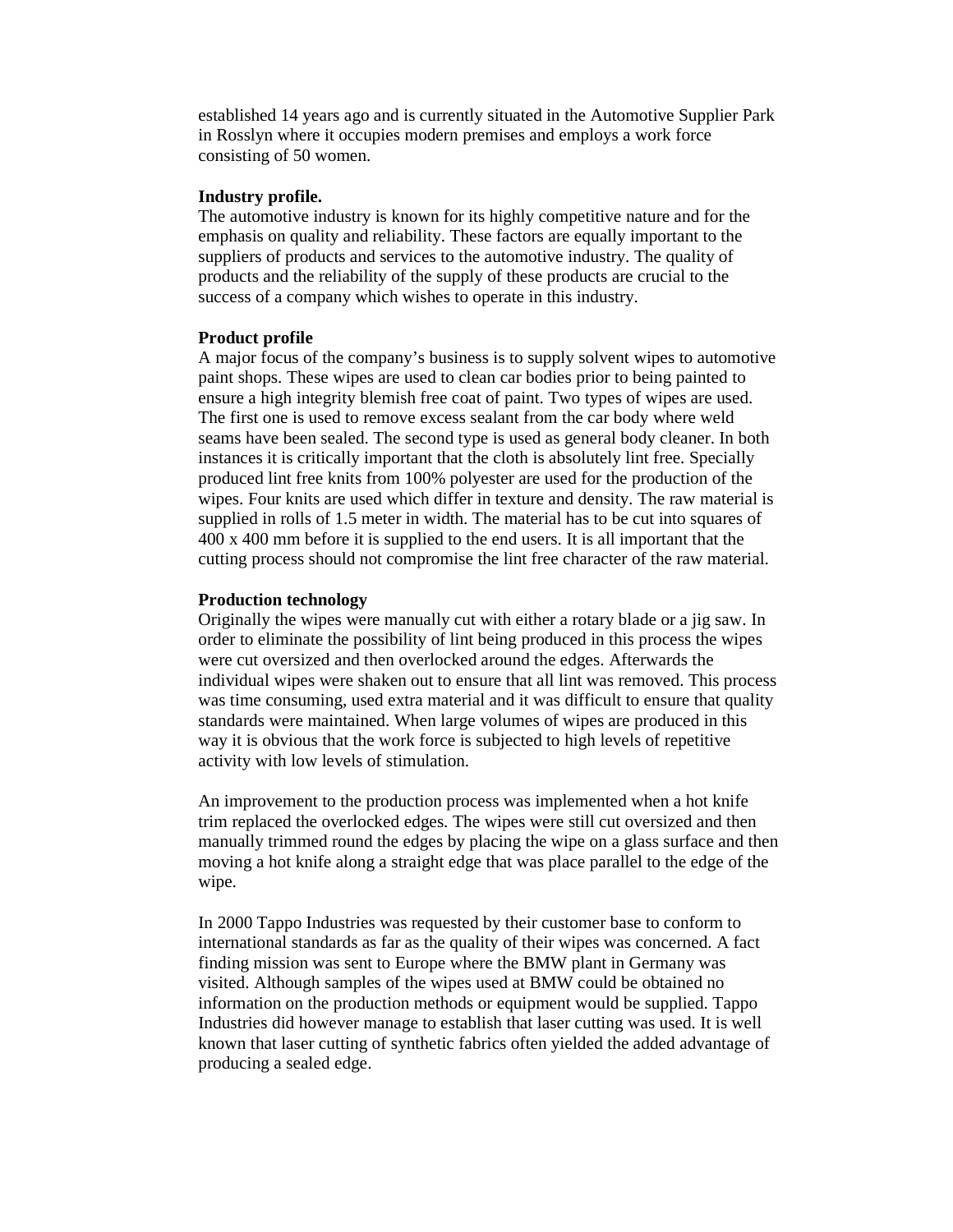The company was now faced with the problem of sourcing a laser cutting system that would satisfy their needs. It was soon realised that commercially available laser cutting systems were vastly overspecified for Tappo Industries' requirements. Laser cutting systems are designed for profile cutting where high demands are put on the speed and accuracy with which complex contours can be executed. This requires rigid constructions, high accuracy mechanical components, sophisticated motion control systems and elaborate CAD/CAM software all of which were irrelevant to Tappo Industries' needs and added unnecessary costs. The vast majority of laser cutting systems are also aimed at sheet metal cutting and are fitted with high power kilowatt level laser sources. Textile cutting is normally performed with laser powers of the order of a few hundred watts. Tappo Industries came to the conclusion that a laser system ideally suited to their needs was not commercially available. All the available options would incur unnecessary costs which would jeopardise the financial viability of the project.

### **The development of a purpose built solution**

When it became clear that a suitable laser cutting system was not commercially available Tappo Industries approached the National Laser Centre for assistance. The following steps followed:

- Need assessment.
- The need assessment took the following factors into consideration:
	- $\triangleright$  Required production rate.
	- $\triangleright$  Shape and size of wipes top be produced
	- $\triangleright$  Number of different fabrics that needed to be cut

From the first two factors the required cut speed could be estimated. Time lost through loading of raw material onto the cutting system and unloading of cut product should also be estimated and taken into consideration when estimating the cut speed needed to meet the required production rate.

• Feasibility study

Once the required cut speed had been determined trial cuts were conducted on the laser cutting facilities at the national Laser Centre. The main purpose of the trials was to establish the level of laser power that would be required to cut all the different fabrics at the required speed. The laser source is a major contributor to the overall cost of a laser system and it is important that the available laser power is not too high while at the same time allows a sufficiently large operating window. A second objective was to confirm that the required cut edge quality could be produced.

• System design

A conceptual design was compiled where the following elements were considered:

 $\triangleright$  Laser source

Low power carbon dioxide lasers are the most cost effective way to process non metals including fabrics. The infrared wavelength of 10.6 micron is well absorbed by non metals. In addition it does not constitute an eye safety hazard unlike most other laser types.

It was decided to utilise an NLC designed and manufactured CO2 laser rather than an imported unit. This decision was primarily based on the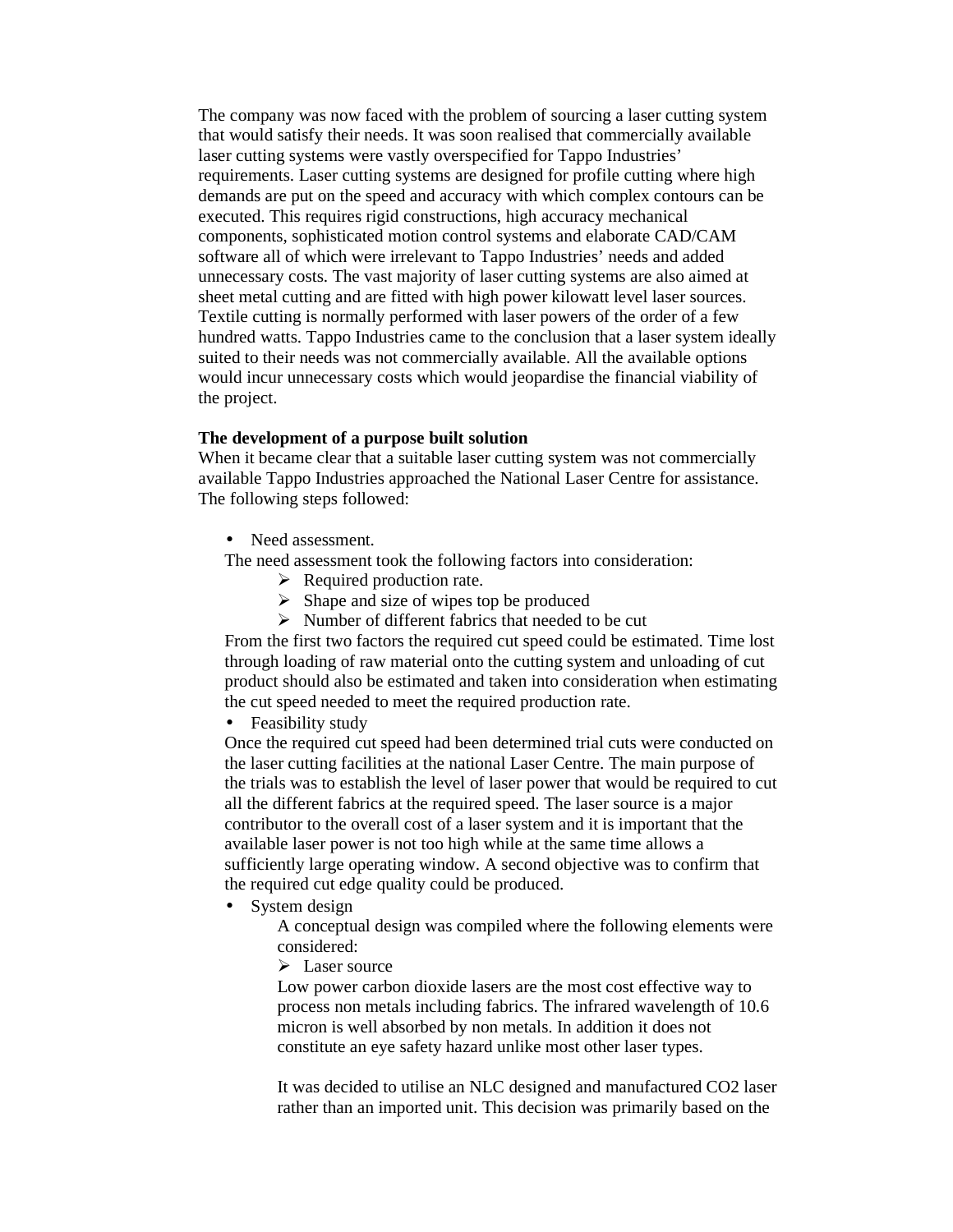need to ensure maximum system availability. With an in-house designed laser 24 hour maintenance support could be guaranteed. Imported units can't be repaired locally and have to be shipped back overseas to the suppliers for maintenance.

- $\triangleright$  Cutting table
	- o Cutting table size

In order to minimize the loading and offloading time it is advantageous to have a large cutting area. However the larger the cutting table, the higher the demands on the rigidity and stability of the support structures for the beam delivery system become if the requirement for accurate beam alignment is to be maintained. Another factor which had to be taken into consideration in determining the size of the cutting tabled was that it had been decided to implement a manual loading and offloading system. Operators had to be able to reach the entire work area.

It is customary to enclose laser cutting tables, primarily for safety reasons. An enclosure protects operators from hazards associated with beam reflections, moving NC equipment as well as potentially hazardous decomposition products produced as a result of the cutting process. With proper design and adequate safe operating procedures the need for a protective enclosure can be eliminated resulting in a cost saving as well as a reduction in the time required to load and unload the system.

#### o Cutting table surface

The main purpose of the cutting table surface is to support the fabric in the focal plane of the laser beam while it is being cut. At the same time contact between the fabric and the table surface should be minimized because the cutting process produces decomposed fabric which should be allowed to escape through the bottom of the cut. If the vapour is not allowed to escape, it recondences to form a blemish on the cut edge. It is equally important that the surface should not reflect laser light since reflected light will damage the cut product.

The optimum solution was found to be a grid of anodized aluminium slats.

 $\triangleright$  Loading/offloading system

It was decided to put the rolls of raw material onto a roller cradle placed at the one end of the table. Loading would be performed by two operators each holding one corner of the fabric, pulling it off the roll and over the table surface. Cut product would also be collected by hand.

 $\triangleright$  Extraction system

The dissociation products generated by laser cutting are potentially hazardous and need to be captured effectively to protect operators. In the absence of an enclosure a combination of both top and bottom extraction was implemented.

 $\triangleright$  Linear motion system

Since the primary objective with the system is straight line speed rather than contouring accuracy it was decided to use belt driven linear stages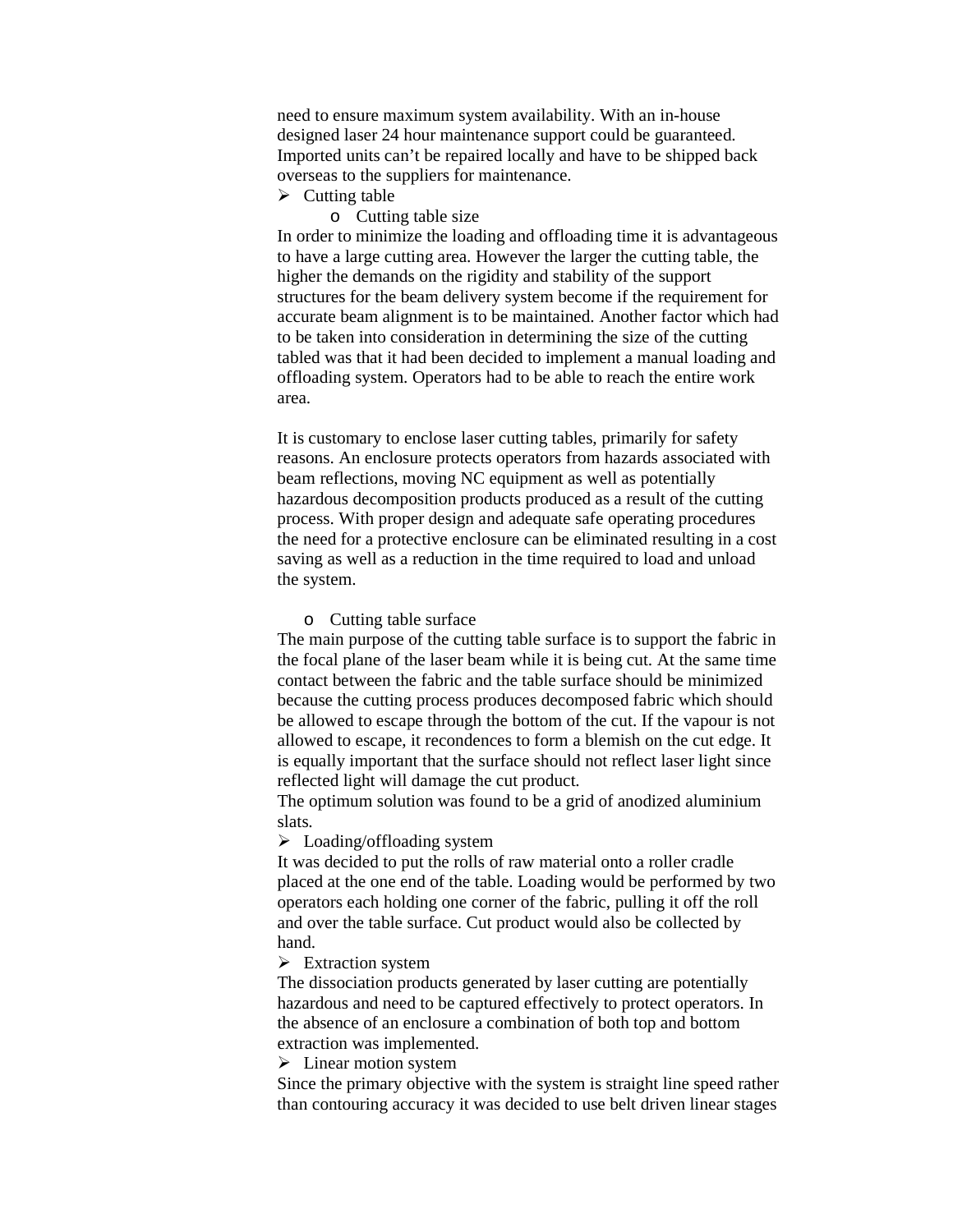powered by stepper motors. This is a much more cost effective solution than the combination of precision ball screws, linear bearings and servo motor systems that are commonly encountered on laser cutting systems.

 $\triangleright$  Beam delivery system

It was decided to configure the beam delivery system in the form of a gantry based "flying optics" system. It is customary to adopt this configuration with large work areas.



### **Figure 3 Diagram of "flying optics" beam delivery.**

 $\triangleright$  Assist gas system

A co-axial assist gas jet is delivered with the focussed laser beam to the fabric during the cutting process. The function of the assist gas is to assist with the removal of decomposed material, to protect the focusing lens from contamination by decomposed material and to prevent combustion of the flammable fabric. Normally an inert gas such as nitrogen is used. To save cost it was decided to use compressed air. A compressor was integrated into the system for this purpose.

 $\triangleright$  Programming software

Since only a well defined range of products was to be cut on the system it was decided not to equip it with a comprehensive CAD/CAM system. Instead the required CNC programs were generated offline on behalf of the customer.

The conceptual design was translated into manufacturing and assembling drawings.

• Procurement and construction

The entire system was constructed at the NLC.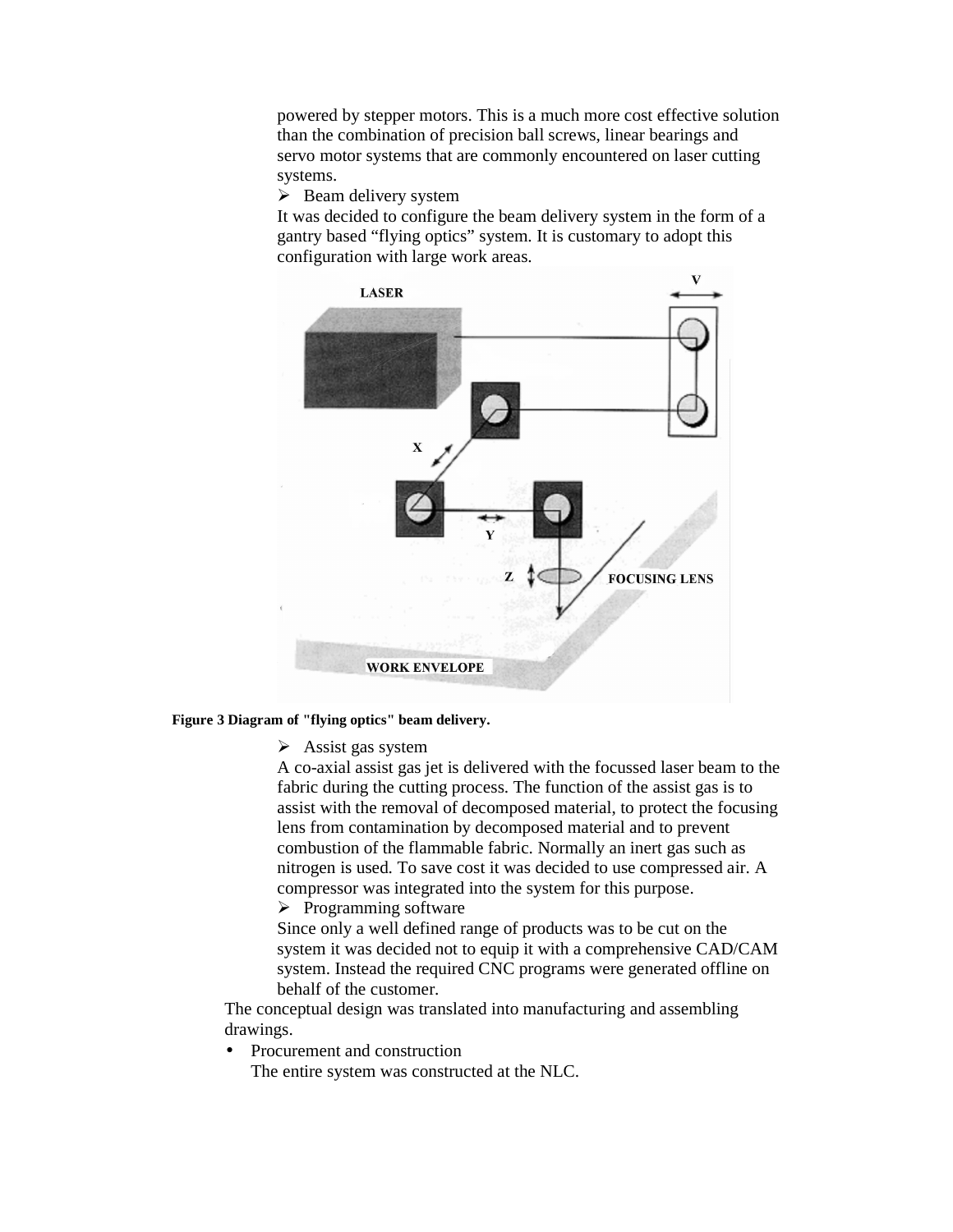• Testing

The system was extensively tested to ensure reliability and compliance with the performance specifications.

• Installation and commissioning. The NLC produced ProCut laser cutting system was commissioned and installed in January 2001. To date it has completed 11 000 hours of operation.



**Figure 4 ProCut Laser cutting system at Tappo Industries** 



**Figure 5: Cut product ready to be offloaded.**